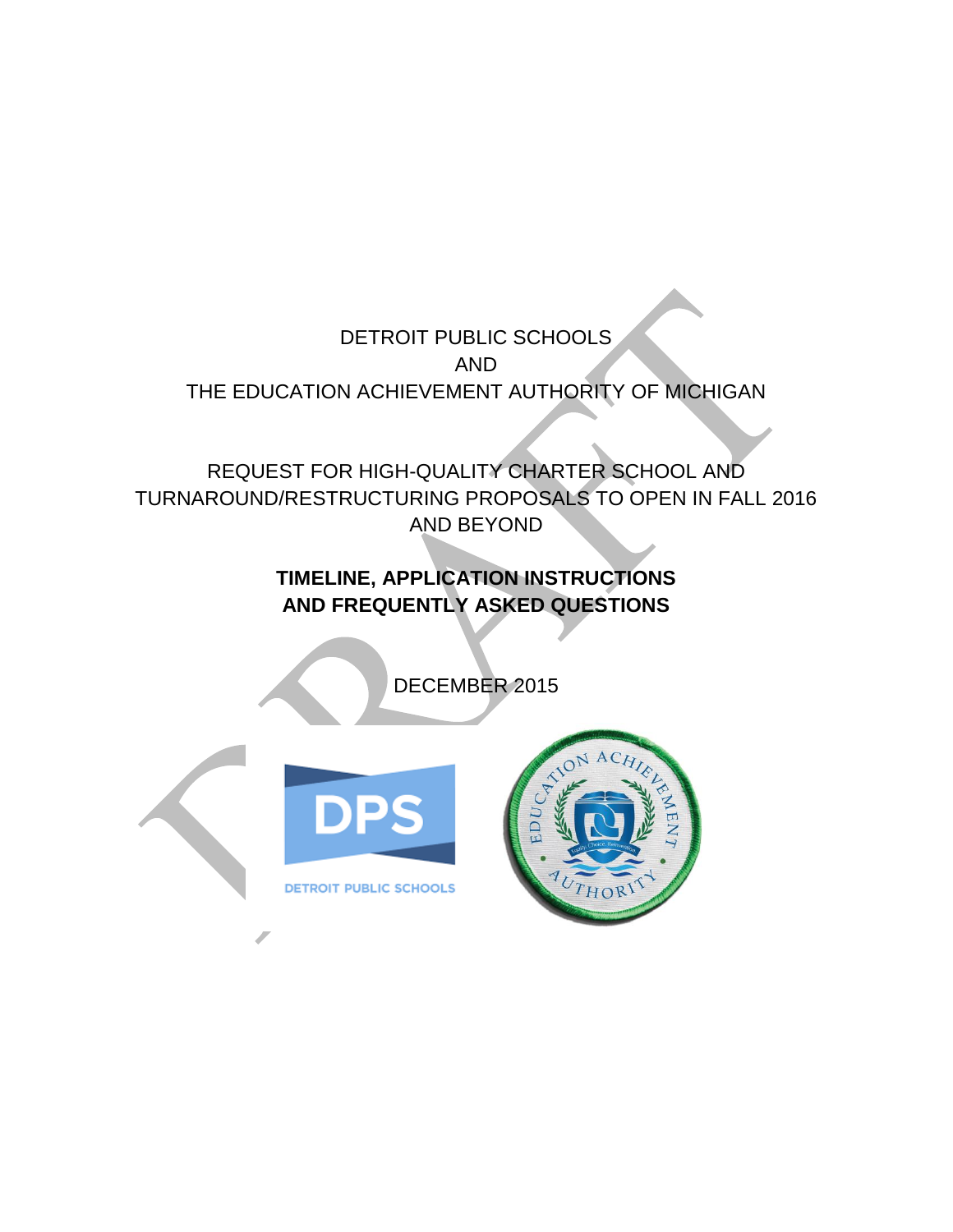| <b>Action Item</b>                                                               | <b>Category</b>                | <b>Time</b>                                                 |
|----------------------------------------------------------------------------------|--------------------------------|-------------------------------------------------------------|
| <b>Planning and Prep</b>                                                         | <b>ALL</b>                     | Now - Friday, December<br>4, 2015                           |
| <b>RFP Release</b>                                                               | <b>RFP</b>                     | Friday, December 4, 2015                                    |
| <b>Community Meetings 1 - Preliminary Meetings</b>                               | Community<br>+<br>Transition   | Monday, December 14,<br>2015 - Friday, December<br>18, 2015 |
| <b>Conference Call (Process Overview)</b><br>ID: 359-806-365<br>(712) 775-7031   | <b>RFP</b>                     | Wednesday, December<br>16, 2015                             |
| <b>Conference Call (Application and Supporting</b><br><b>Documents)</b>          | <b>RFP</b>                     | Tuesday, December 22,<br>2015                               |
| <b>Applicant's Notice of Intent Due</b>                                          | <b>RFP</b>                     | Friday, December 28,<br>2015                                |
| Conference Call (Open FAQ) (712) 775-7031<br>ID: 359-806-365                     | <b>RFP</b>                     | Tuesday, January 5, 2016                                    |
| <b>Applications and Supporting Documents Due</b>                                 | <b>RFP</b>                     | 5 p.m. Monday, February<br>1,2016                           |
| <b>Initial Cut (Applicant compliance and readiness)</b>                          | <b>Decision</b><br>Making      | Wednesday, February 3,<br>2016                              |
| <b>Announcement of Possible Schools to be</b><br><b>Transformed</b>              | Matching                       | Monday, February 8, 2016                                    |
| <b>Community Meetings 1 - Proposed Site</b><br><b>Announcement Meetings</b>      | Community<br>Transition        | Monday, February 8, 2016<br>- Friday, February 19,<br>2016  |
| <b>Transition Meetings</b>                                                       | Transition                     | Monday, February 8 -<br>Ongoing                             |
| <b>Request for Clarification Due to Applicants</b>                               | <b>RFP</b>                     | 5 p.m. Friday, February<br>13, 2016                         |
| <b>Second Cut - Initial Application Review,</b><br><b>Clarification Response</b> | Decision<br>Making             | Friday, February 13, 2016                                   |
| <b>Applicant Tours of Proposed Sites</b>                                         | Matching                       | Monday, February 15,<br>2016 - Tuesday, March 8,<br>2016    |
| <b>Community Meetings 2 - Proposed vendor</b><br>meetings - Meet and Greet       | Community<br>+ Matching        | Monday, February 15,<br>2016 - Friday, March 18,<br>2016    |
| <b>Applicant's Completed Request for Clarifications</b><br><b>Due</b>            | <b>RFP</b>                     | Monday, March 2, 2016                                       |
| Due Diligence Reports Requests Sent                                              | <b>RFP</b>                     | Monday, March 9, 2016                                       |
| <b>Community and Stakeholder Interview Window</b>                                | $RFP +$<br>Community           | Monday, March 27 -<br>Friday, April 1, 2016                 |
| <b>Final Application and Matching Decisions</b>                                  | $RFP +$<br>Matching            | Friday, April 15, 2016                                      |
| <b>Community Meetings 3 - Selected Sites</b><br><b>Matching Decisions</b>        | Community<br>and<br>Transition | Monday, April 18, 2016 -<br>Friday, April 29, 2016          |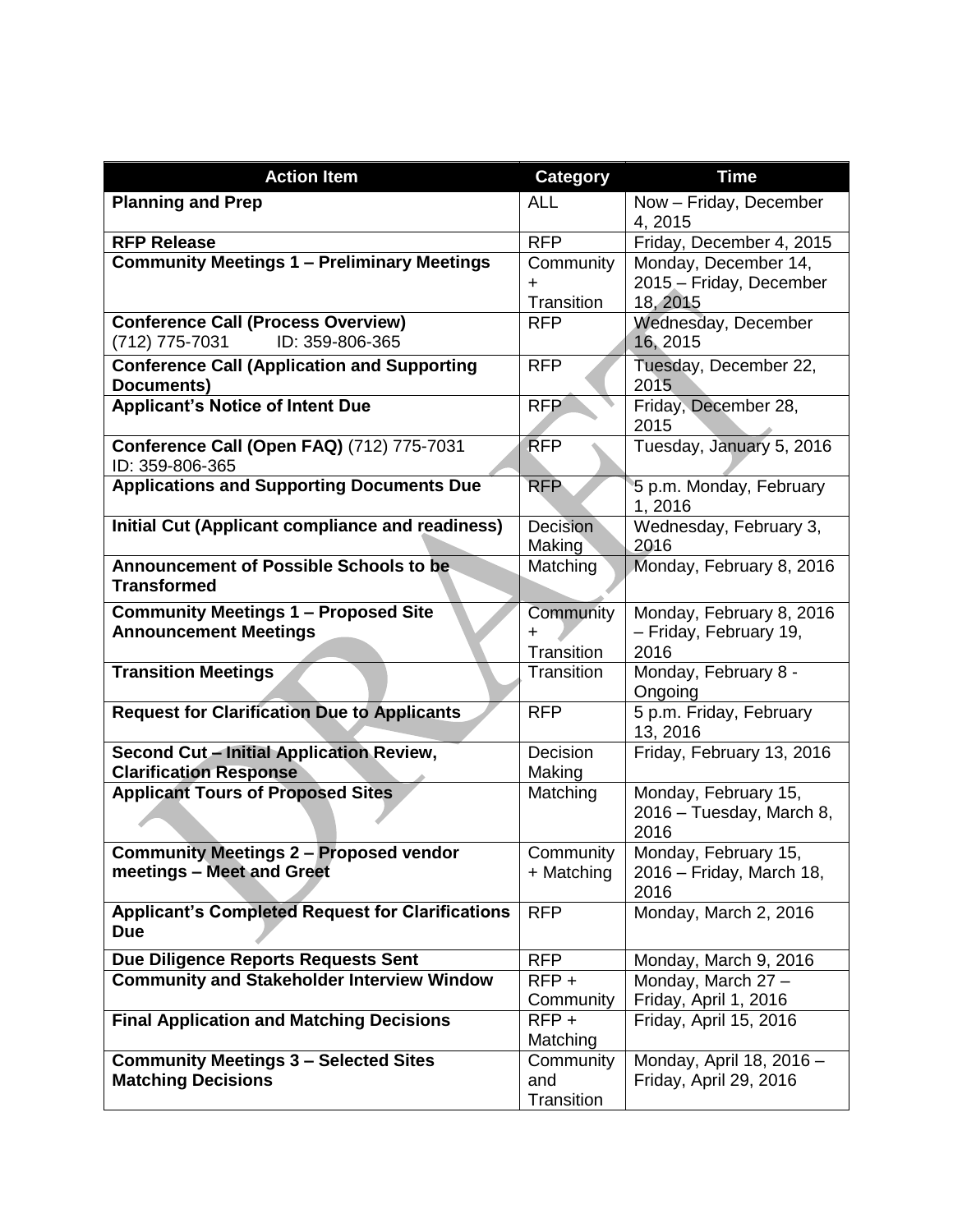#### **INTENT**

Detroit Public Schools and the Education Achievement Authority of Michigan issue this Request for Proposals ("RFP") seeking proposals from qualified operators of high-quality charter school programs. This RFP is not a Contract, and the Districts reserve the exclusive right to evaluate each applicant's submittal and make their determinations in their sole discretion.

The Districts reserve the right to exercise their sole discretion in the evaluation of any response they receive, to cancel this RFP and application process at any time, to reissue this RFP, not to proceed with any subsequent activity regarding the RFP, and not to award any contract to potential charter school boards. The Districts will not be liable for any costs or expenses incurred by any responder in connection with the company's participation in this process, including preparation of the RFP and Application.

Each charter school is a separate governmental entity governed by the Michigan Revised School Code. The Districts will contract with the board of each charter school after approving each member of the respective charter school's board of directors. The contract, or "charter," between the District and each charter school board will set forth specific educational and other goals, which each charter school board will be required to meet in order to maintain its charter. Proposers under this Request for Proposals will provide services to individual charter school boards of directors under separate, individually-negotiated contracts between the proposer and the board in question.

It is anticipated that the grant of charter from DPS or the EAA would be for a maximum term of 5 years and that charter school boards will be free to negotiate management agreements with proposers for a term up to and including 5 years. The charter would be revocable in accordance with its terms and conditions.

The full response to each RFP will be a public document, subject to Michigan's Freedom of Information Act.

## **COMMUNICATIONS REGARDING RFP**

The Districts will conduct a series of conference calls for the purpose of answering questions regarding the RFP. The phone number is: (712) 775-7031; ID: 359-806-365.

All additional questions and inquiries concerning this RFP must be submitted in writing by email only or as an attached word document to: (JOINT EMAIL ADDRESS HERE)

In no event will any oral statements or representations by any person concerning this RFP be binding on the Districts or act as an excuse that prevents any responder from complying with the requirements of this RFP.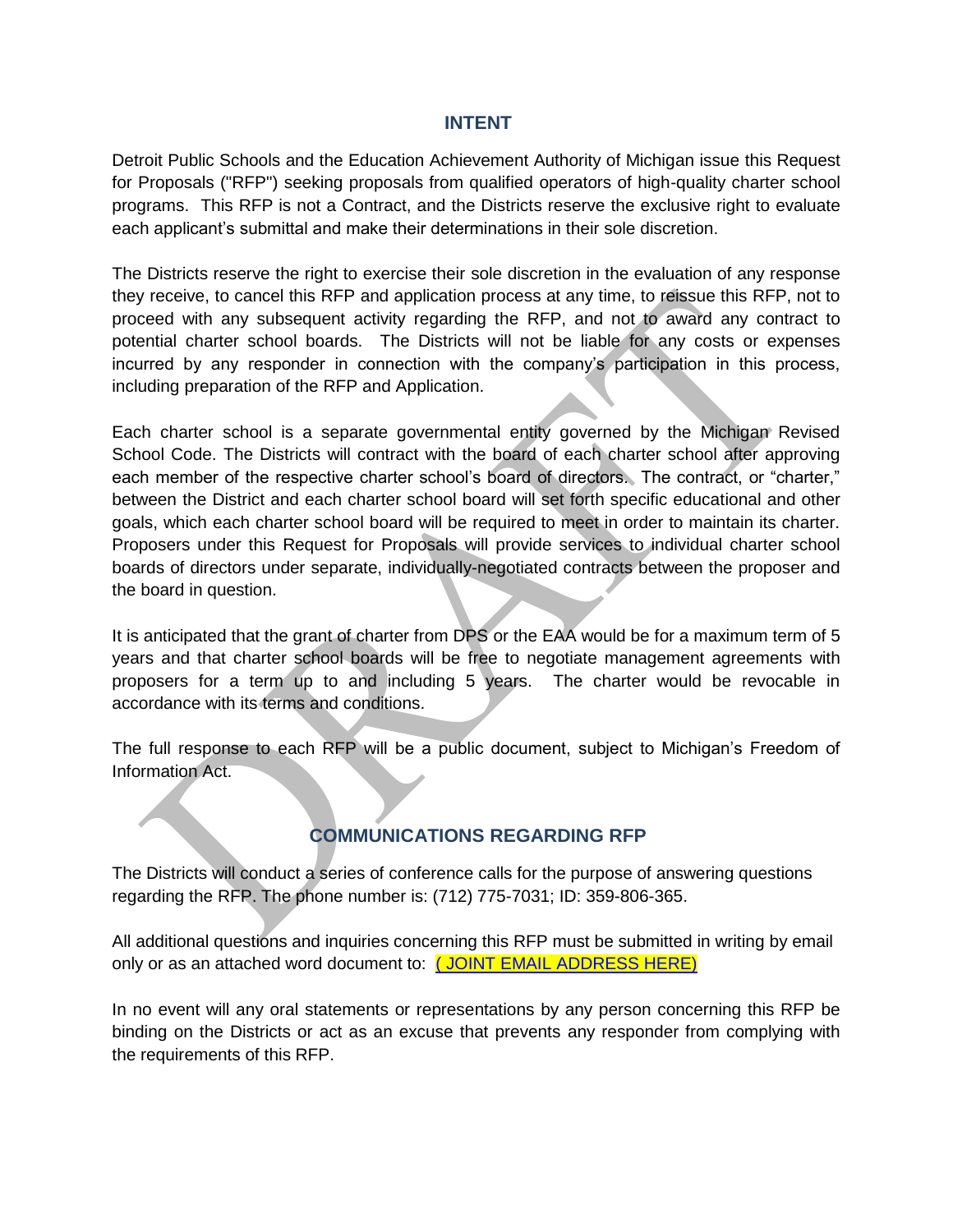Questions or information requests received and responses by the Districts will be public record. Responses to questions or information requests will be posted in the same location as the RFP documents.

The Districts may in their sole discretion issue one or more addenda, identified as such, to this RFP. The Districts reserve the right to waive any and all guidelines or criteria set forth herein, to waive any informalities or minor irregularities, and to reject any and all proposals if considered to be in the best interest of the Districts.

# **SUBMISSION INSTRUCTIONS**

The Districts have established 5 p.m. Monday February 1, 2016, as the due date ("Due Date") for the Application submittal pursuant to RFP.

Responders to this RFP must upload the completed application to: (DROPBOX INFORMATION HERE). Once proposals have been submitted, applicants will be unable to access or revise their documents.

# **APPLICATION FORMATTING**

The Districts require that a complete response of information requested in Application be provided by the due date. Responders may be matched to the schools for which they propose, or the Districts may suggest one or more alternate or substitute schools to a given responder.

The application must follow the format. Additional information may be included if the applicant believes it would help reviewers to evaluate the proposed charter school.

Applications should be formatted using Arial, font size 11, and margins should be kept as they are in the application. The application should be saved as a single PDF document, including attachments and addenda.

If a complete application is improperly formatted, the application shall be returned and the applicant shall have two days to resubmit the properly formatted application.

The narrative document shall be no longer than 50 pages. The pages including the requests and guidance as well as the tables at the beginning of each section shall count towards the 50 pages. Attachments, appendices, and the cover page shall not count toward the 50 pages. If an application is submitted that has a narrative over 50 pages, the Districts shall notify the applicant, and the applicant shall have two days to resubmit an application that complies with the guidelines contained in the RFP.

The opportunity to revise for length shall be provided one time only and shall not be provided at all during the resubmission process. Note that 50 pages is the upper limit for applications, not a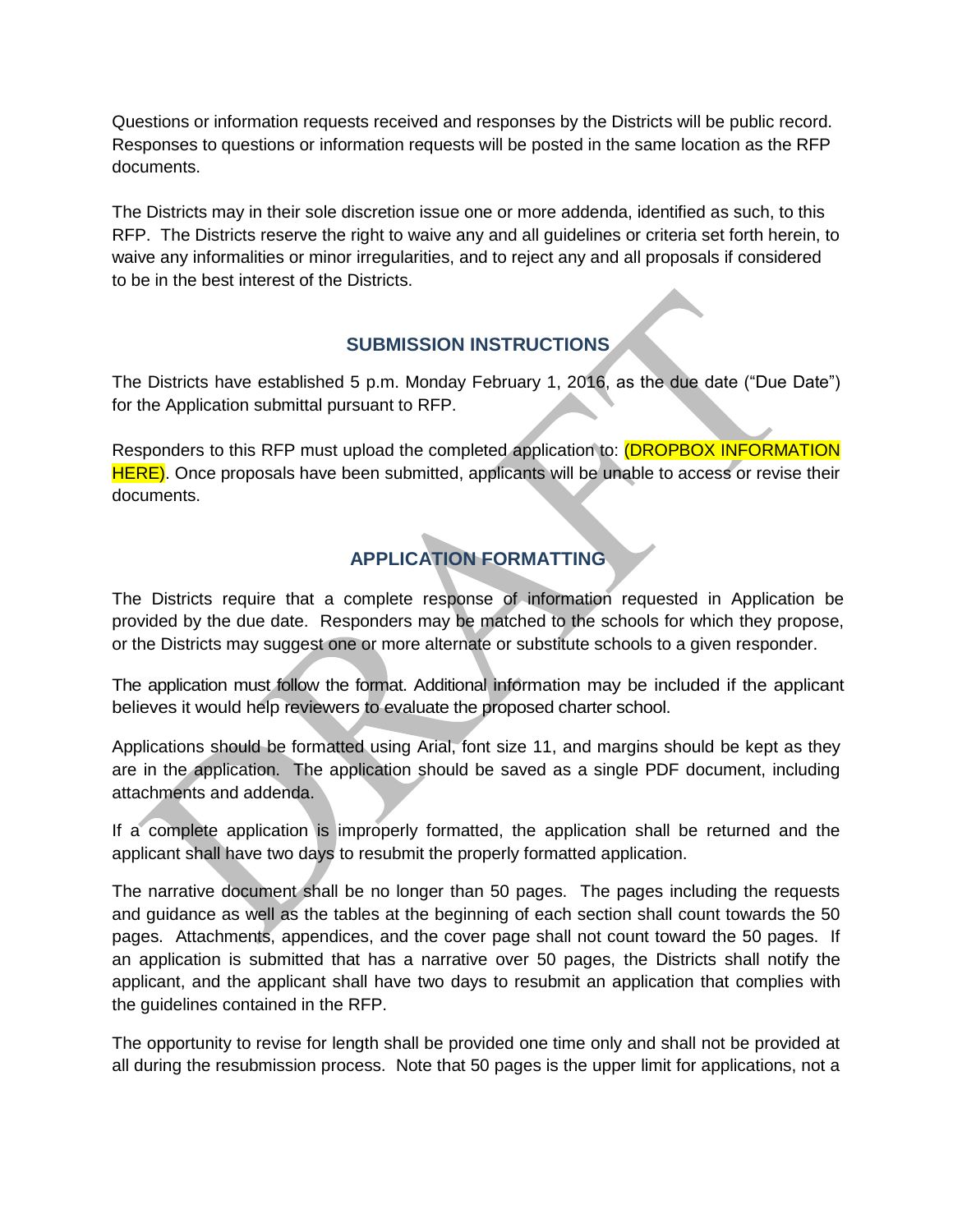minimum. Successful applications are concise, address the requests directly, and do not include extraneous details.

## **ENROLLMENT CATCHMENT AREAS**

Most of the schools being chartered are considered "neighborhood" schools, meaning that they serve a neighborhood catchment area first and then may accept students living outside of the boundary. For these schools, the following requirements will be included in the charter agreement:

- The charter school must be physically located within the boundary area defined for that school.
- The charter school must provide transportation to students who enroll, live within the neighborhood boundary and live more than ¾ of a mile from the school.

# **MATCHING PROCESS**

On Monday February 8, 2016, the schools eligible for bidding ("Eligible Schools") will be announced.

The culmination of the process for identifying charter school operators will be the appointment by the Districts of each academy's board of directors and the successful negotiation of a management agreement or contract between the academy board and its management or educational service provider.

To facilitate community involvement throughout the entire process, school community members and stakeholders will be solicited for input.

## **CONFIDENTIAL INFORMATION**

Applicants may designate any information contained in their submittals to the Districts pursuant to this RFP as confidential. Such information must clearly be identified and denoted as "Confidential Information." The Districts will make a good faith effort not to disclose confidential information clearly identified as such, to the extent permitted by law. However, the Districts will assume no liability for disclosure or use of such confidential information.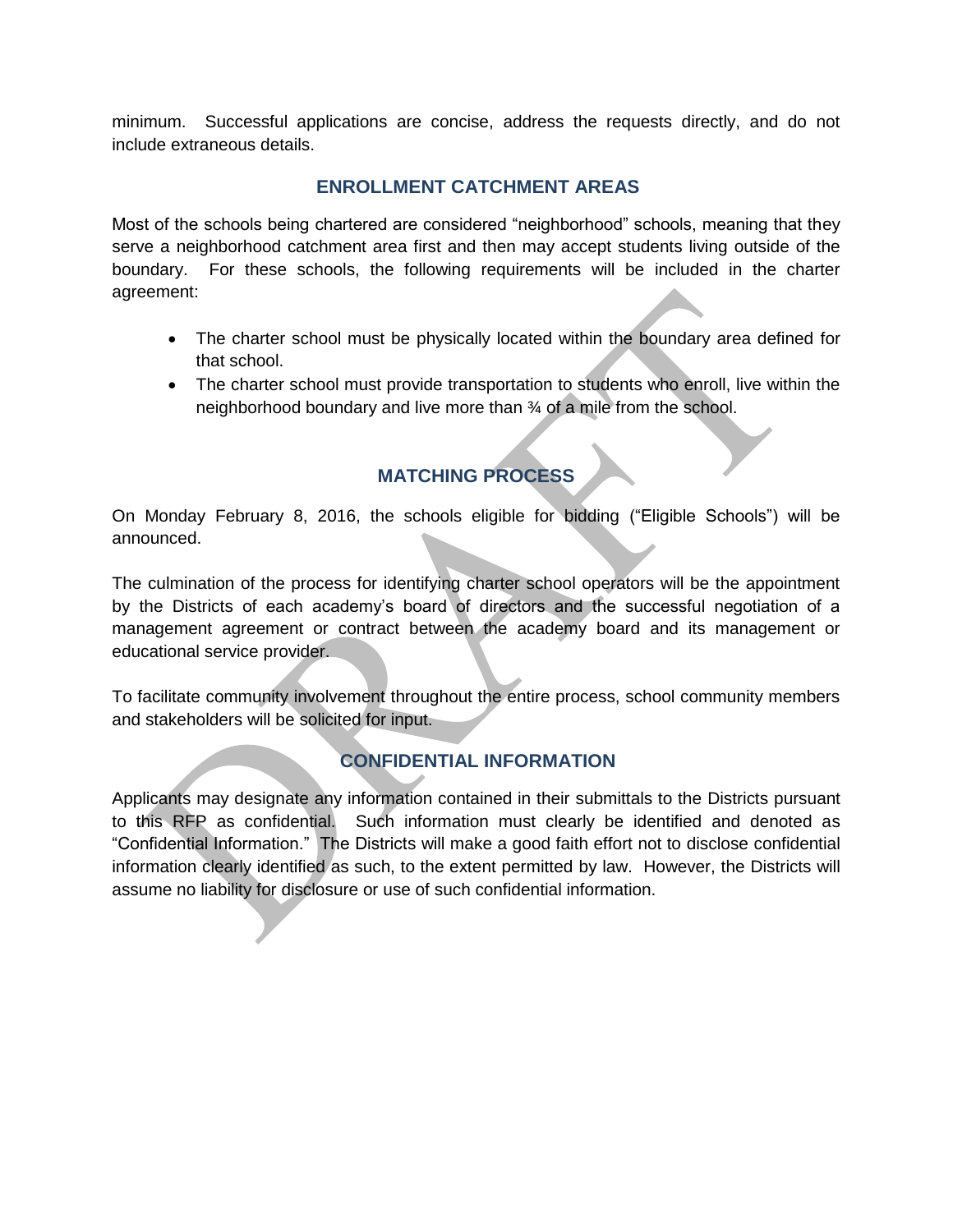## **FREQUENTLY ASKED QUESTIONS**

#### **1. Why have Detroit Public Schools and The Education Achievement Authority of Michigan launched a joint Request for Proposals?**

Both Detroit Public Schools (DPS) and The Education Achievement Authority of Michigan (EAA) believe deeply that the Detroit children deserve the absolute best educational opportunities. Together DPS and the EAA currently serve xx% of Detroit students and believe that a joint effort will result in better outcomes for more students. Together we can provide more option and opportunity to potential charter schools and turnaround partners. This diversity of opportunity will allow us to better match proposals with the conditions that they need to be successful. Together we believe we can all achieve more.

#### **2. How do I know whether I am an Experienced or a New Applicant?**

Experienced applicant organizations are those that have operated at least two charter schools for at least three years. These charter schools may be in or out of the state of Michigan.

New applicant organizations are those that have not operated at least two charter schools for three years.

#### **3. What is the difference between a Charter Proposal and a Turnaround/Restructuring Proposal?**

A successful charter proposal will result in the formation of a Public School Academy (PSA) authorized by either DPS or the EAA. This PSA can either be matched to an existing building or community (should one be targeted or made available for chartering), or can be identified as a potential new school startup.

A successful turnaround/restructuring proposal will result in a contract will DPS or the EAA to provide comprehensive educational services at a current DPS or EAA school.

## **4. What is the timeline for applying?**

The EAA's charter application process will have six phases structured around the following dates:

| Applicant's Completed Request for ClarificationsMonday March 2, 2016 |  |
|----------------------------------------------------------------------|--|
|                                                                      |  |
|                                                                      |  |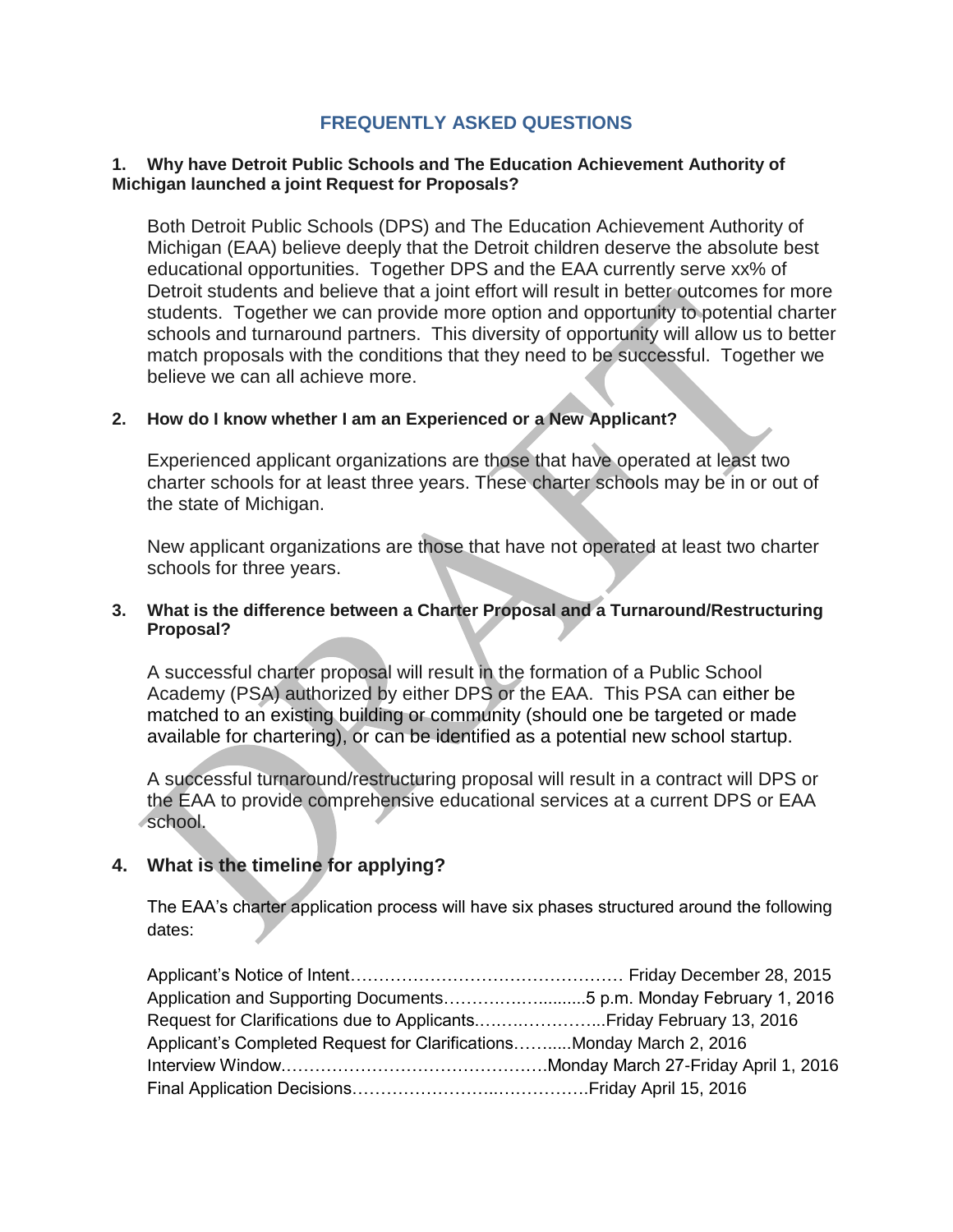## **5. How do I know if I am eligible to apply?**

In order to be eligible to operate a charter school authorized by the EAA of Michigan, organizations must fill out the assurances and eligibility section of the Notice of Intent form. This includes agreements that include but are not limited to:

- $\circ$  The public school academy authorized will comply with the provisions of the Revised School Code and with all other state law applicable to public bodies and with federal law applicable to public bodies or school districts.
- o The proposed charter school is prohibited from charging tuition.
- $\circ$  The proposed charter school cannot discriminate on the basis of intellectual or athletic ability, measures of achievement or aptitude, status as a person with a disability, or any other basis that would be illegal if used by a school district.
- $\circ$  The proposed charter school can limit admissions to pupils within a particular range of age or grade levels currently permitted by law.
- o The pupils must be residents of the state of Michigan.
- o Admissions must be open to pupils on a statewide basis.
- o The proposed charter school will utilize a lottery or other random selection process to admit students when demand exceeds capacity.
- $\circ$  All charter schools authorized by the EAA will fully participate in the EAA of Michigan's Assessment Program.
- $\circ$  All charter schools authorized by the EAA will utilize a Student Information System and Human Resources/Financial Software Package that will allow for the seamless and accurate transfer of required data into the EAA of Michigan student information system and other reporting systems for monitoring purposes.
- o All charter schools authorized by the EAA of Michigan will participate in data collection and evaluation activities necessary to assess progress in regards to annual performance metrics.
- o The proposed charter school is incorporated/will incorporate as a public nonprofit corporation pursuant to the laws of the state of Michigan.
- o The proposed charter school will obtain and forward a copy to the authorizer all applicable health and safety approvals, permits, or certificates as required by the Revised School Code and other applicable law.
	- Charter Management Organizations (CMOs) are non-profit corporations.

## **6. I am currently a DPS/EAA employee. Am I eligible to apply?**

Yes.

## **7. What resources are available to help me prepare my proposal?**

Resources for prospective applicants are available on the RFP web site, and the EAA and DPS will host conference calls for interested applicants. Please check the RFP website for regular updates.

## **8. How do I submit my proposal?**

All proposals will be submitted online using the following links: